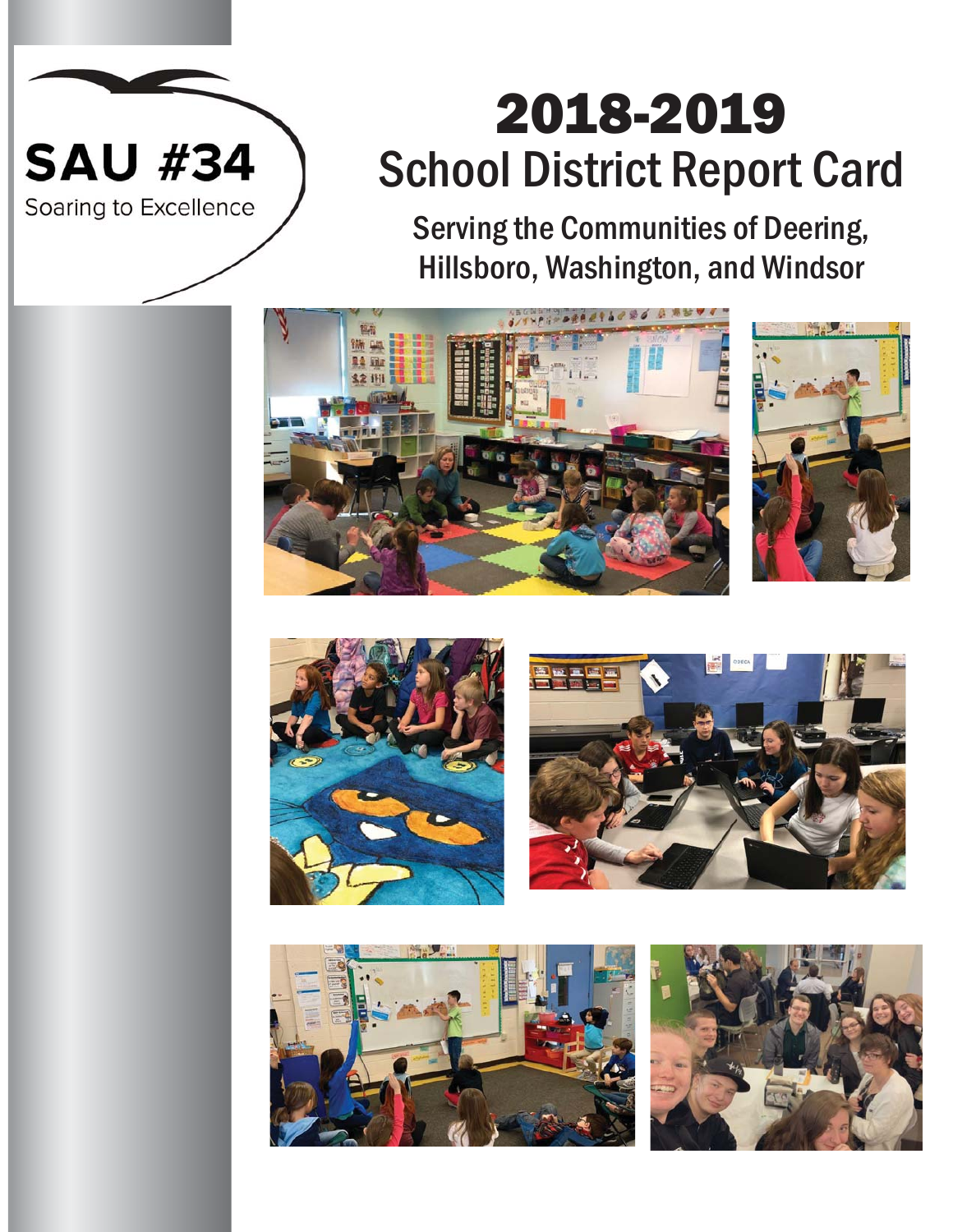# **Section I** District and Demographic Data

 $\mathbf{R}$ 

### SAU #34 www.hdsd.org

School Administrative Unit # 34 P.O.Box 2190 78 School Street Hillsboro, NH 03244 (603) 464-4466 Fax (603) 464-4053

Superintendent: Robert Hassett, M.Ed. rhassett@hdsd.org

Assistant Superintendent: Patricia Parenteau, M.S., CAGS pparenteau@hdsd.org

Director of Curriculum, Instruction, and Assessment: Jennifer Crawford, Ed.D jcrawford@hdsd.org

Business Manager: Jean Mogan, MBA jmogan@hdsd.org

### Washington Elementary School, Grades K-5

62 Wolf Way Washington, NH 03280 (603) 495-3463 Fax (603) 495-0140

Principal: Jennifer Crawford, Ed.D jcrawford@hdsd.org

Teaching Associate Principal: Kelli Colarusso, M.Ed kcolarusso@hdsd.org

### Hillsboro-Deering Elementary School, Grades K-5

4 Hillcat Drive Hillsboro, NH 03244 (603) 464-1110 Fax (603) 464-4385

Lower Elementary Principal: Jeni Laliberte, CAGS jlaliberte@hdsd.org

Upper Elementary Principal: Donna Furlong, M.Ed. dfurlong@hdsd.org

### Hillsboro-Deering Middle School, Grades 6-8

6 Hillcat Drive Hillsboro, NH 03244 (603) 464-1120 Fax (603) 464-5759

Principal: Marc Peterson, M.S. mpeterson@hdsd.org

Assistant Principal: Patrick West, M.S. pwest@hdsd.org

### Hillsboro-Deering High School, Grades 9-12

12 Hillcat Drive Hillsboro, NH 03244 (603) 464-1130 Fax (603) 464-4028

Principal: James O'Rourke, M.Ed jorourke@hdsd.org

Assistant Principal: Joy Clancy, M.A. jclancy@hdsd.org

# **Section I ..............2**

District and Demographic Data

Section II .............8 Assessment Data

## Feedback

Please give us any feedback to this "School Report" so that we can better respond to your concerns.

> Send feedback to: Superintendent Robert A. Hassett P.O. Box 2190 Hillsboro, NH 03244 or e-mail your input to: rhassett@hdsd.org.

### List of Sources:

New Hampshire Department of Education, *School Administrative Units*

New Hampshire Department of Education, *Educational Statistics System*

New Hampshire Department of Education, *Claim for Reimbursement for National School Lunch Program and School Breakfast Program, Form BNPSALB-4(95)*

New Hampshire Department of Revenue Administration, *School Budget Form, Form MS-26*

> AIR-American Institute for Research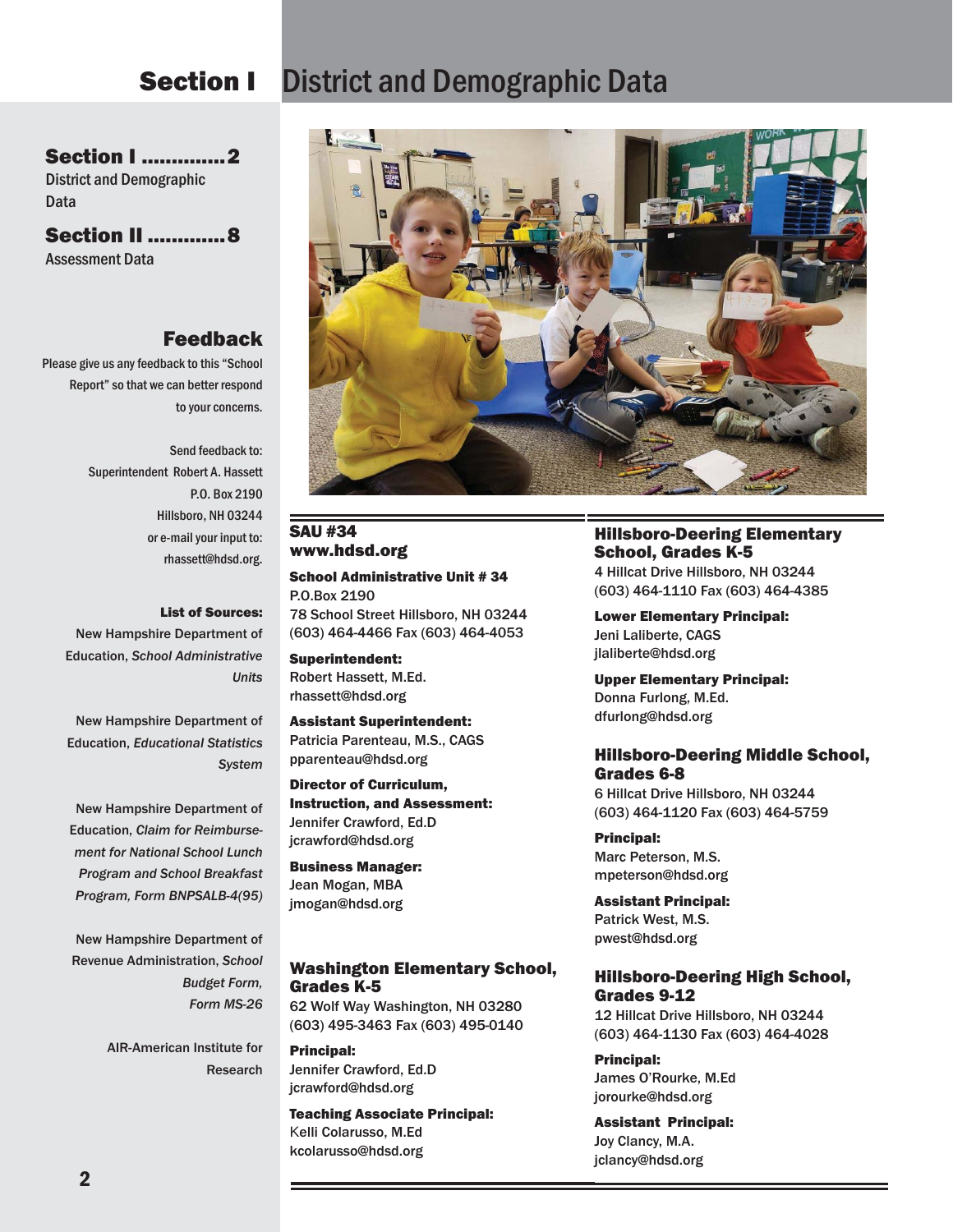# District and Demographic Data Section I

### SAU #34 Enrollment

| <b>Schools</b>                      | 2017-2018 | 2018-2019 | 2019-2020 |
|-------------------------------------|-----------|-----------|-----------|
| <b>Hillsboro-Deering Elementary</b> | 487       | 482       | 486       |
| <b>Hillsboro-Deering Middle</b>     | 310       | 292       | 282       |
| <b>Hillsboro-Deering High</b>       | 342       | 348       | 357       |
| <b>Washington Elementary</b>        | 45        | 41        | 44        |
| Total                               | 1184      | 1163      | 1169      |

### SAU #34 Special Education **Enrollment**

| <b>School Year</b> | <b>SpEd</b><br><b>Enrollment</b> | $%$ of<br><b>Enrollment</b> |
|--------------------|----------------------------------|-----------------------------|
| 2016/17            | 269                              | 22%                         |
| 2017/18            | 237                              | 20%                         |
| 2018/19            | 232                              | 20%                         |
| 2019/20            | 237                              | 20%                         |

### Free and Reduced Lunch Program Enrollment

| School Year<br>Hillsboro-<br><b>Deering</b> |        | <b>Washington</b> | <b>NH State</b><br>Average |
|---------------------------------------------|--------|-------------------|----------------------------|
| 2015/16                                     | 42.95% | 52.08%            | 28.06%                     |
| 2016/17                                     | 39.07% | 35.71%            | 26.56%                     |
| 2017/18                                     | 39.71% | 35.29%            | 26.43%                     |
| 2018/19                                     | 41.97% | 38.71%            | 27.16%                     |

### Average Daily Attendance (%)

| <b>School Year</b> | Preschool<br>읖 | State Ave.<br>E | Kindergarten<br>Wash. | Kindergarten<br>오 | State Ave.<br>E | Elementary<br>Wash. | Elementary<br>오 | Ave.<br>State,<br>E | <b>H-D Middle</b> | State Ave.<br>E | High<br>읖 | <b>State Ave</b><br>E |
|--------------------|----------------|-----------------|-----------------------|-------------------|-----------------|---------------------|-----------------|---------------------|-------------------|-----------------|-----------|-----------------------|
| 2015/16            | 90.9           | 92.0            | 94.3                  | 94.2              | 94.5            | 95.8                | 94.5            | 95.7                | 94.6              | 95.1            | 92.2      | 93.5                  |
| 2016/17            | 91.7           | 91.8            | 93.2                  | 94.2              | 94.5            | 95.0                | 95.0            | 95.4                | 94.0              | 94.8            | 93.0      | 94.7                  |
| 2017/18            | 92.5           | 92.1            | 93.7                  | 93.8              | 94.2            | 95.9                | 94.4            | 95.3                | 93.7              | 94.7            | 92.4      | 94.4                  |
| 2018/19            | 94.3           | 91.8            | 93.7                  | 93.7              | 94.2            | 93.5                | 94.2            | 95.1                | 93.1              | 94.3            | 90.9      | 94.1                  |

### Special Education

The special education program at SAU #34 offers a continuum of placement and support options for students ages 3 to 21 identified with educational disabilities. Special educators continue to work diligently to provide quality direct services to students and parents. Staff consult and collaborate regularly with other educators, families, and community resources to address the needs of students experiencing educational difficulties. Regular and special educators continue to work tirelessly to provide students with appropriate learning strategies so that all students can be successful in their community school.

# Free and Reduced Lunch Program

Free and Reduced Lunch % is the proportion of children in each school who are eligible for free or reduced lunch. This percentage is calculated by dividing the number of children who are eligible by the enrollment for that school year. High schools will typically have lower percentages of students actually participating in the program. Due to social and cultural factors, many students who are eligible do not enroll in the program.

(New Hampshire Department of Education)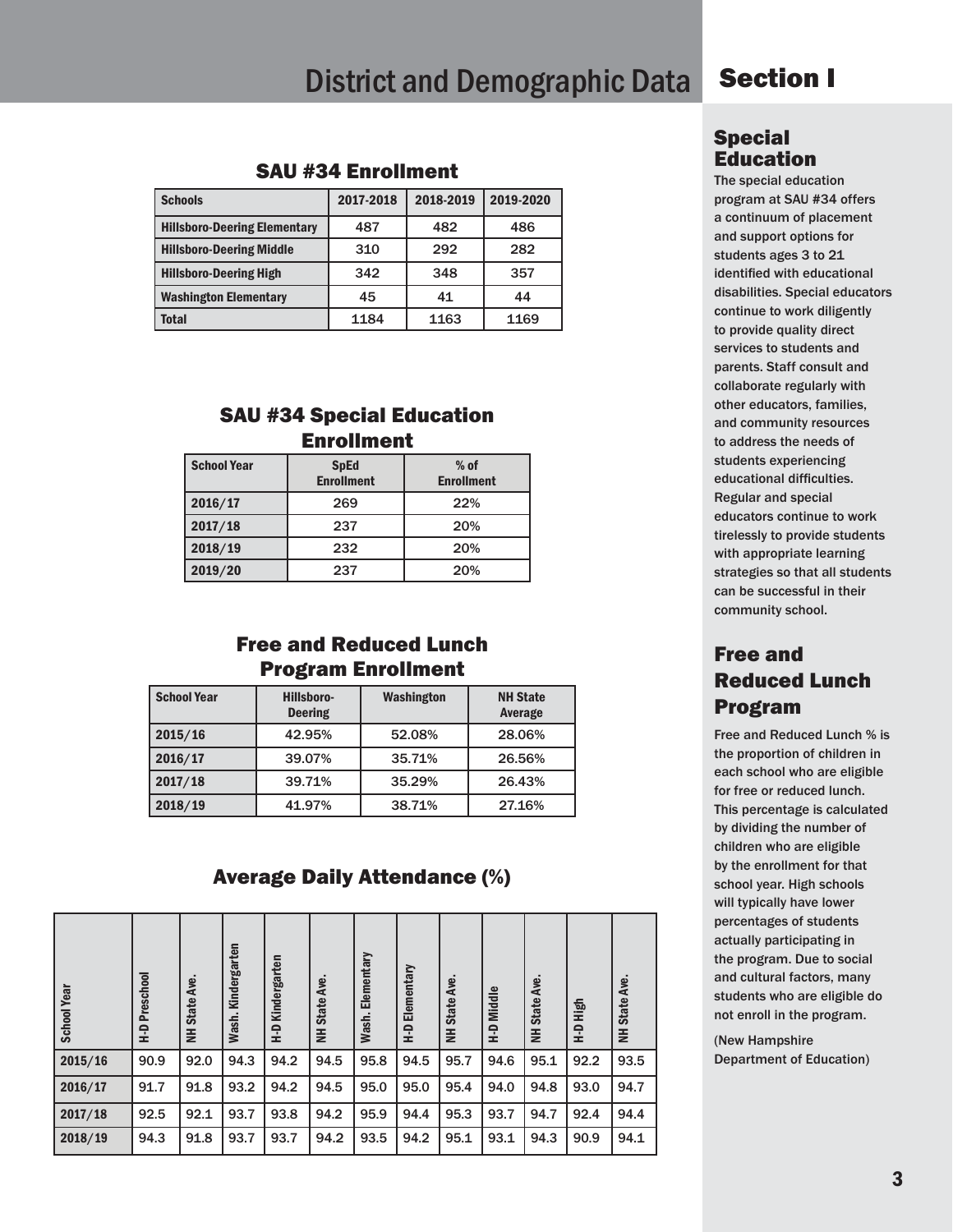### Competency-based Grading

Educators and parents alike recognize that student performance should be evaluated regularly so that appropriate steps may be taken to maintain, enrich or strengthen the student's performance. Both the person awarding the grade and the person earning the grade should be easily able to interpret what the grade means. Our grading system at H-DHS is competency based as outlined below. Each course is divided into competencies. Each competency is assessed individually. GPA is calculated at the conclusion of a course.

### **Proficient with Distinction (PD)**

Student demonstrates an insightful understanding of content and concepts beyond what is taught, and effectively applies essential skills to new or complex challenges or circumstances, demonstrating the ability to articulate or teach the concepts or content to others.

### **Proficient (P)**

Student independently demonstrates clear knowledge and understanding of essential content and concepts and is competent in applying essential skills

### **Partially Proficient (PP)**

Student shows gaps or errors in understanding of essential content, concepts, or in the application of skills, OR demonstrates understanding and application of skills ONLY with prompting or assistance.

### **Not Proficient (NP)**

Student demonstrates little to no understanding and application of essential content, concepts, or skills, even with prompting or assistance.

### Not Assessed (NA)

Seeing "NA" in a marking term does not represent a grade. It means that particular competency was not assessed that term and does not impact the grade.

### Post Graduate Placement for SAU #34 Students

| <b>School Year</b> | <b>Total Graduates</b> | % Entering Post High<br><b>School Education</b> | % Entering Military |
|--------------------|------------------------|-------------------------------------------------|---------------------|
| 2016/17            | 102                    | 61%                                             | 5%                  |
| 2017/18            | 78                     | 50%                                             | 6%                  |
| 2018/19            | 69                     | 41%                                             | 1%                  |

### 2019 Post Secondary Acceptances

### Colleges/Universities

Bridgewater State University Buffalo State University Castleton University Coastal Carolina University Colby-Sawyer College Emmanuel College Endicott College Franklin Pierce University Job Corps Keene Beauty Academy Keene State College Laird Institute of Spa Therapy Manchester Community College Merrimack College New England College NHCPR Safety Services

NH School of Mechanical Trades New Hampshire Technical Institute Plymouth State University Saint Michael's College Simmons University Southern New Hampshire University University of New England University of New Hampshire University of New Haven University of Southern Florida Worcester Polytechnic Institute

### Armed Services United States Army United States Marine Corps

## Dropout Data

The NH Department of Education will report the NH Annual Drop-out rate, using the same methodology as in the past, as well as a new cohort rate defined by the New England Secondary School Consortium (NESSC) in parallel with national definitions. The cohort model includes all students during the past four years who were expected to graduate at the end of the school year. This analysis results in a more accurate picture of students who were in NH schools during the past four years.

|       | <b>Early Exit Non-Graduates</b> |                                  |                         |              | <b>All Early Exit Non-Graduates</b>      |                                           |                                                    |                                                     | <b>Dropouts Only</b>                      |                                                   |                                                    |                                                     |
|-------|---------------------------------|----------------------------------|-------------------------|--------------|------------------------------------------|-------------------------------------------|----------------------------------------------------|-----------------------------------------------------|-------------------------------------------|---------------------------------------------------|----------------------------------------------------|-----------------------------------------------------|
|       | <b>Earned</b><br>Hi set         | <b>Enrolled</b><br>In<br>College | <b>Dropped</b><br>Out   | <b>Total</b> | <b>HDHS</b><br>Annual<br>Early<br>Exit % | <b>State</b><br>Annual<br>Early<br>Exit % | <b>HDHS</b><br>4 Year<br><b>Cumulative</b><br>Rate | <b>State</b><br>4 Year<br><b>Cumulative</b><br>Rate | <b>HDHS</b><br>Annual<br><b>Dropout</b> % | <b>State</b><br><b>Annual</b><br><b>Dropout</b> % | <b>HDHS</b><br>4 Year<br><b>Cumulative</b><br>Rate | <b>State</b><br>4 Year<br><b>Cumulative</b><br>Rate |
| 18-19 | $\mathbf{2}$                    | 0                                |                         | з            | $\star$                                  | $\star$                                   | $\star$                                            | $\ast$                                              | $\star$                                   | $\star$                                           | $\star$                                            | $\ast$                                              |
| 17-18 | 4                               | 0                                | $\overline{\mathbf{2}}$ | 6            | 1.75%                                    | 1.50%                                     | 6.84%                                              | 5.88%                                               | .58%                                      | 1.05%                                             | 2.32%                                              | 4.15%                                               |
| 16-17 | 3                               | 0                                | 4                       |              | 2.04%                                    | 1.72%                                     | 7.92%                                              | 6.72%                                               | 1.17%                                     | 1.12%                                             | 4.58%                                              | 4.42%                                               |

\* Information not available at press-time. Most recent data can be found at www.education.nh.gov/data/dropouts.htm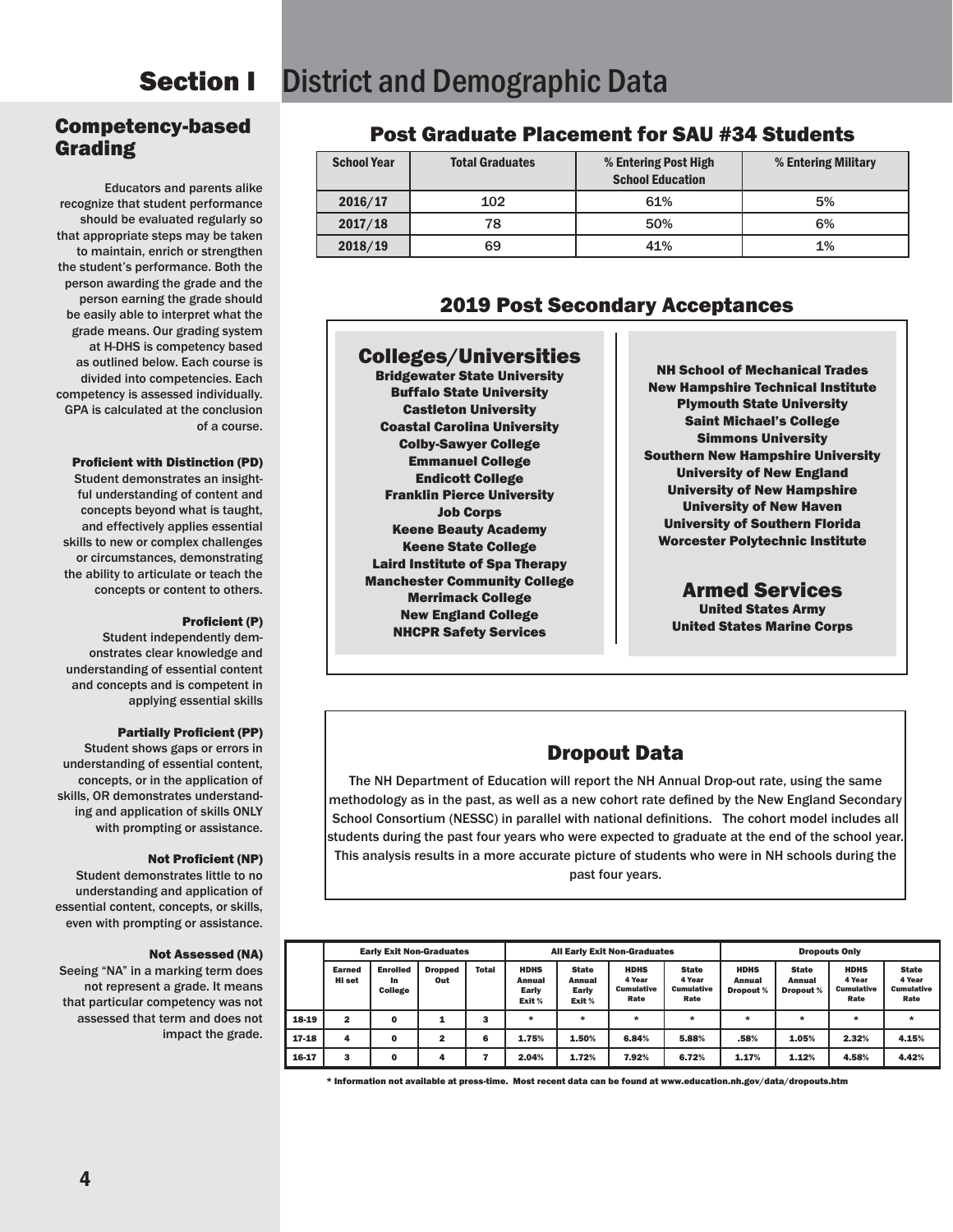# District and Demographic Data Section I

### **Highly Qualified Teacher Requirements**

The Every Student Succeeds Act (ESSA) eliminates the Highly Qualified Teacher (HQT) provision from the previous No Child Left Behind (NCLB) law for teachers. However, State certification requirements will still apply. Additionally, pedagogy and content knowledge continue to be important considerations for local education agencies as they recruit and hire candidates for open positions, determine priorities for professional learning, and determine ongoing supports for practicing teachers.

(New Hampshire Department of Education)

## Teacher Profile 2018-2019

|                          | <b>Total</b><br><b>Teacher</b><br><b>FTE</b> | <b>Median</b><br><b>Salary</b> | <b>Bachelor's</b><br><b>Degree</b> | Master's<br><b>Degree</b> | <b>Beyond</b><br>Master's<br><b>Degree</b> |
|--------------------------|----------------------------------------------|--------------------------------|------------------------------------|---------------------------|--------------------------------------------|
| <b>Hillsboro-Deering</b> | 102.2                                        | \$60,064                       | 37.4                               | 62.6                      |                                            |
| <b>Washington</b>        | 5.1                                          | \$63,507                       | 27.5                               | 72.5                      | 0                                          |
| <b>State of NH</b>       | 13.409.4                                     | \$59.198                       | 38.1                               | 59.6                      | 1.9                                        |

# Student to Teacher Ratio

| <b>School Year</b><br>Hillsboro-<br><b>Deering</b> |        | Washington | <b>NH State</b><br>Average |  |  |
|----------------------------------------------------|--------|------------|----------------------------|--|--|
| 2015/16                                            | 10.9:1 | 10.4:1     | 11.9:1                     |  |  |
| 2016/17                                            | 10.4:1 | 9.1:1      | 11.8:1                     |  |  |
| 2017/18                                            | 10.7:1 | 7.4:1      | 12.6:1                     |  |  |
| 2018/19                                            | 11.2:1 | 8.9:1      | 12.7:1                     |  |  |

## Average Class Size 2018-2019

|            | Hillsboro-<br><b>Deering</b> | Washington | <b>NH State</b><br>Average |
|------------|------------------------------|------------|----------------------------|
| Grades 1-2 | 18.4                         | 12.5       | 17.4                       |
| Grades 3-4 | 19.9                         | 13.6       | 18.8                       |
| Grades 5   | 21.5                         | 14.0       | 19.6                       |

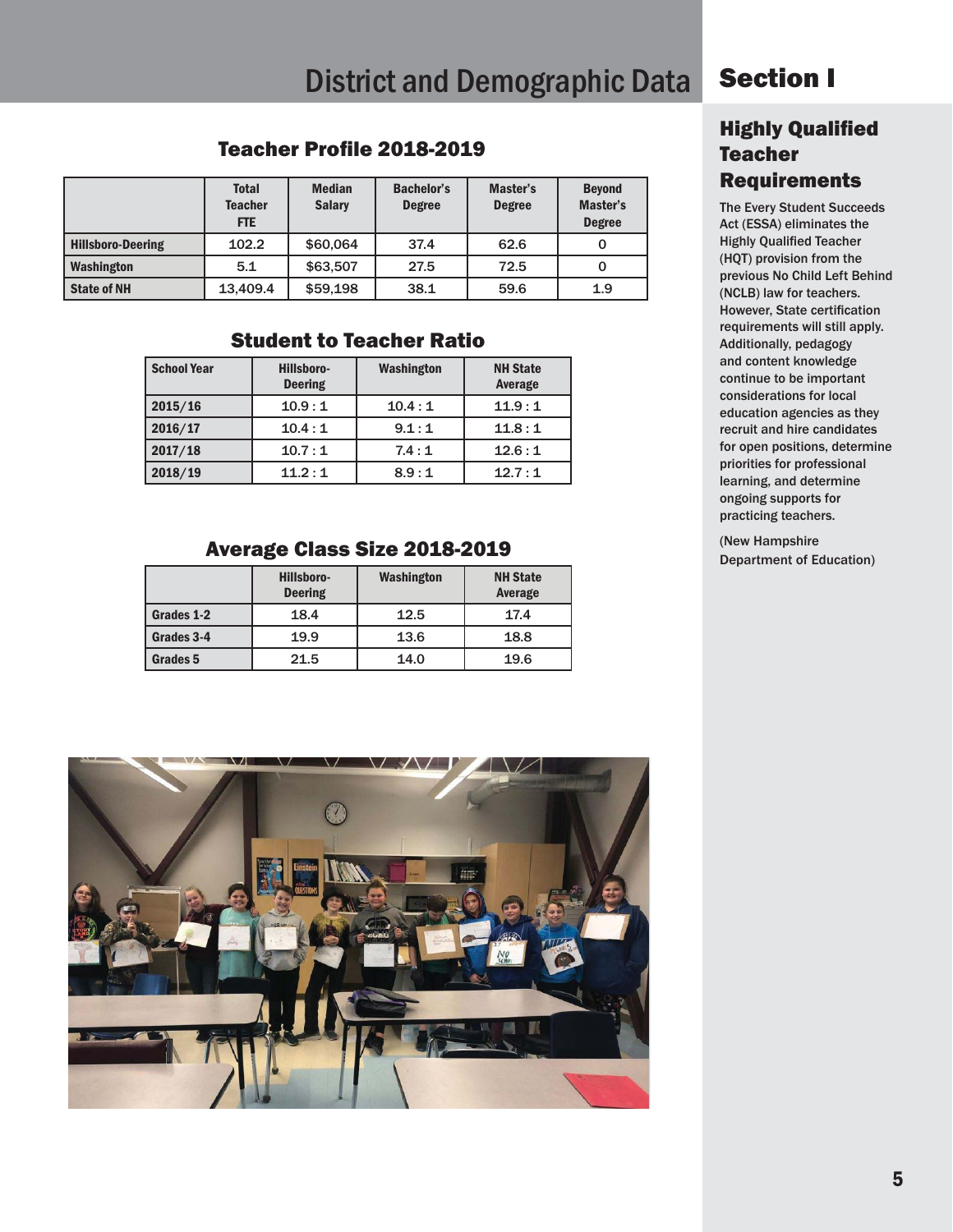# **Section I** District and Demographic Data

### Grants

Title I funds were used to help provide supplemental programs in reading and math to elementary school children "at risk of failure." These programs included one-on-one tutoring, small group instruction, Math and Literacy Camps, Supplemental Educational Services (SES), and a Home to School Program. IDEA (Individuals with Disabilities Education Act) funds provided services to children with disabilities.

### Federal Accountability Requirements

Each year Hillsboro-Deering Elementary School receives a Title 1 allocation that must be dedicated solely to assisting students who are struggling and who may be "at risk of failure." The goal of the Title 1 program is to give children additional time with high quality instruction in reading, writing, and mathematics so they can make accelerated progress and become successful learners at their grade level.

## New Hampshire Department of Education

The NHDOE is committed to helping students, parents, and educators (including teachers, principals, superintendents, and school communities) meet the educational needs of each student. Their mission is to improve the achievement of students by providing educational leadership.

# Federal and State Grants

|                                | 2016/17     | 2017/18      | 2018/19      |
|--------------------------------|-------------|--------------|--------------|
| <b>Title I</b>                 |             |              |              |
| $H-D$                          | \$369,582   | \$452,103    | \$455,066    |
| <b>WES</b>                     | \$14,227    | \$17,469     | \$25,428     |
| <b>H-D Priority Focus</b>      | \$45,096    | 0            | $\mathbf 0$  |
| H-D New Priority Focus 5070    | \$9,997     | \$15,222     | $\mathbf{0}$ |
| <b>HD CSI Grant</b>            |             |              | \$107,016    |
| <b>Title II-A</b>              |             |              |              |
| H-D HQT                        | \$7,340     | $\Omega$     | \$2,686      |
| H-D 2-year                     | \$51,013    | \$48,447     | \$56,969     |
| <b>WES Classroom Reduction</b> | \$8,922     | \$6,650      | \$8,320      |
| <b>Title IV</b>                |             |              |              |
| <b>HD</b>                      |             |              | \$28,034     |
| <b>WES</b>                     |             |              | \$10,000     |
| <b>Title VI</b>                |             | \$21,040     | \$22,008     |
| <b>IDEA</b>                    |             |              |              |
| <b>H-D Special Education</b>   | \$401,152   | \$306,331    | \$374,137    |
| <b>H-D Pre-School</b>          | \$6,303     | \$6,302      | \$12,542     |
| WES-B                          | \$29,726    | \$18,038     | \$20,184     |
| <b>WES Pre-School</b>          | \$1,454     | \$1,454      | \$1,682      |
| <b>21st Century</b>            |             |              |              |
| <b>H-DES</b>                   | \$82,045    | \$88,045     | \$88,413     |
| <b>REAP</b>                    | \$7,186     | \$9,676      | \$9,499      |
| <b>H-DHS</b>                   |             |              |              |
| <b>Summer Summit</b>           | \$5,250     | $\mathbf{0}$ | $\mathbf{0}$ |
| <b>TOTAL</b>                   | \$1,039,293 | \$990,777    | \$1,221,984  |

# Cost Per Pupil

| <b>School Year</b> | ngton<br>Elementary<br>School<br>Washir | <b>Aleq</b><br>School<br><b>Elemen</b><br>읖 | <b>State</b><br>Average<br>Elementary | School<br><b>Middle</b><br>$\frac{1}{1}$ | <b>School</b><br>Average<br>Middle<br>State | H-D High School | Average<br>High School<br>State |
|--------------------|-----------------------------------------|---------------------------------------------|---------------------------------------|------------------------------------------|---------------------------------------------|-----------------|---------------------------------|
| 2015/16            | \$14,890.65                             | \$16,337.78                                 | \$15,033.57                           | \$16,314.71                              | \$14,295.37                                 | \$17,508.21     | \$15,068.46                     |
| 2016/17            | \$20,181.36                             | \$16,359.86                                 | \$15,397.60                           | \$14,750.79                              | \$14,740.66                                 | \$19,915.22     | \$15,537.80                     |
| 2017/18            | \$19,250.57                             | \$18,616.31                                 | \$15,981.46                           | \$15,486.49                              | \$15,021.13                                 | \$21,339.05     | \$15,865.26                     |
| 2018/19            | \$20,534.90                             | \$19,553.32                                 | \$16,519.77                           | \$16,399.83                              | \$15,489.74                                 | \$19,236.06     | \$16,599.80                     |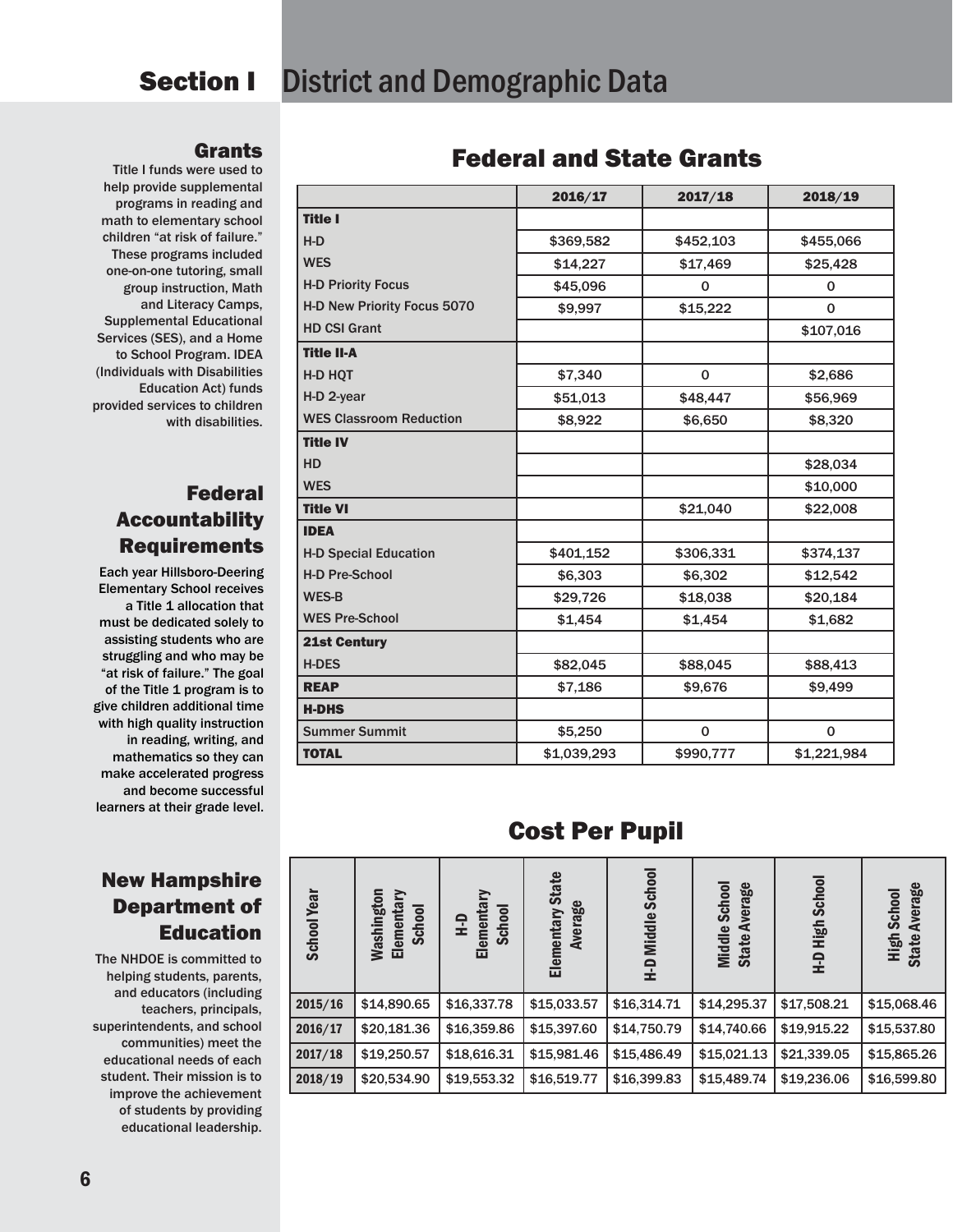# **District and Demographic Data Section II**

## NH Statewide Assessment System (NH SAS) for Science

New Hampshire students in grades 5, 8 and 11 will take the general statewide assessment for science. Science is administered in grade 5 with NHSAS for Science beginning in 2017-2018. Previous to that, grade 4 was assessed with Science NECAP.

## The College Board

The New Hampshire Department of Education received approval to replace the 11th grade Smarter Balanced statewide assessment with the College Board's SAT in the spring of 2016. This plan is an important step in the Department's commitment to reduce the amount of time spent on statewide standardized testing for public high school students and ensure that all students are prepared to succeed in college and careers. The SAT covers English language arts (reading, writing) and mathematics and will be at no cost for every 11th grade student required to take the assessment.

http://www.education.nh.gov/ instruction/accountability/sat.htm

\*HDHS 11th graders also participated in the optional SAT Essay paid for by the district.

\*\*All HDSD 8th grade through 10th grade students took the PSAT.

# Science-Percentages of Students Proficient or Better

|         |              | <b>NECAP</b> |         |              |              |         | <b>NHSAS</b> |
|---------|--------------|--------------|---------|--------------|--------------|---------|--------------|
|         |              | 2015-16      | 2016-17 |              |              | 2017-18 | 2018-19      |
|         | <b>HDES</b>  | 29           | 23      | LO,          | <b>HDES</b>  | 19      | 23           |
| Grade 4 | <b>WES</b>   | 64           | 70      | <b>Grade</b> | <b>WES</b>   | 50      | $N^*$        |
|         | <b>State</b> | 50           | 49      |              | <b>State</b> | 43      | 38           |
| Grade 8 | <b>HDMS</b>  | 20           | 19      | œ            | <b>HDMS</b>  | 38      | 34           |
|         | <b>State</b> | 24           | 26      | Grade        | <b>State</b> | 42      | 39           |
| 닠       | <b>HDHS</b>  | 28           | 26      | 칰            | <b>HDHS</b>  | 24      | 35           |
| Grade   | <b>State</b> | 30           | 32      | Grade        | <b>State</b> | 42      | 41           |

N\* Data are suppressed due to student population being less than 11.

| <b>SAT Mean Scores</b>                                                                                                      |                                              |       |              |              |       |              |         |       |              |
|-----------------------------------------------------------------------------------------------------------------------------|----------------------------------------------|-------|--------------|--------------|-------|--------------|---------|-------|--------------|
|                                                                                                                             | <b>Reading</b>                               |       |              | <b>Math</b>  |       |              | Writing |       |              |
| Year                                                                                                                        | H-D                                          | Nat'l | <b>State</b> | H-D          | Nat'l | <b>State</b> | H-D     | Nat'l | <b>State</b> |
| 2015                                                                                                                        | 462                                          | 495   | 525          | 458          | 511   | 530          | 440     | 484   | 511          |
| 2016                                                                                                                        | 492                                          | 494   | 527          | 450          | 508   | 531          | 454     | 482   | 510          |
| <b>Effective with 2017, SAT Mean Scores for Reading &amp; Writing are now combined and</b><br>reported together as follows: |                                              |       |              |              |       |              |         |       |              |
|                                                                                                                             | <b>Evidence -Based Reading &amp; Writing</b> |       |              |              |       | <b>Math</b>  |         |       |              |
| Year                                                                                                                        | H-D                                          |       | Nat'l        | <b>State</b> |       | H-D          | Nat'l   |       | <b>State</b> |
| 2017                                                                                                                        | 504                                          |       | 538          | 524          |       | 492          | 533     |       | 511          |
| 2018                                                                                                                        | 504                                          |       | 493          | 521          |       | 482          | 477     |       | 512          |
| 2019                                                                                                                        | 510                                          |       | 488          | 516          |       | 470          | 477     |       | 509          |

# Advance Placement Test Results Hillsboro-Deering High School

| <b>Year</b> | # of Students | # of AP Tests | <b>Score 3 &amp; Above</b> | % 3 & Above |
|-------------|---------------|---------------|----------------------------|-------------|
| 2016        | 41            | 55            | 28                         | 68          |
| 2017        | 45            | 63            | 27                         | 60          |
| 2018        | 55            | 54            | 35                         | 65          |
| 2019        | 56            | 53            | 32                         | 57          |